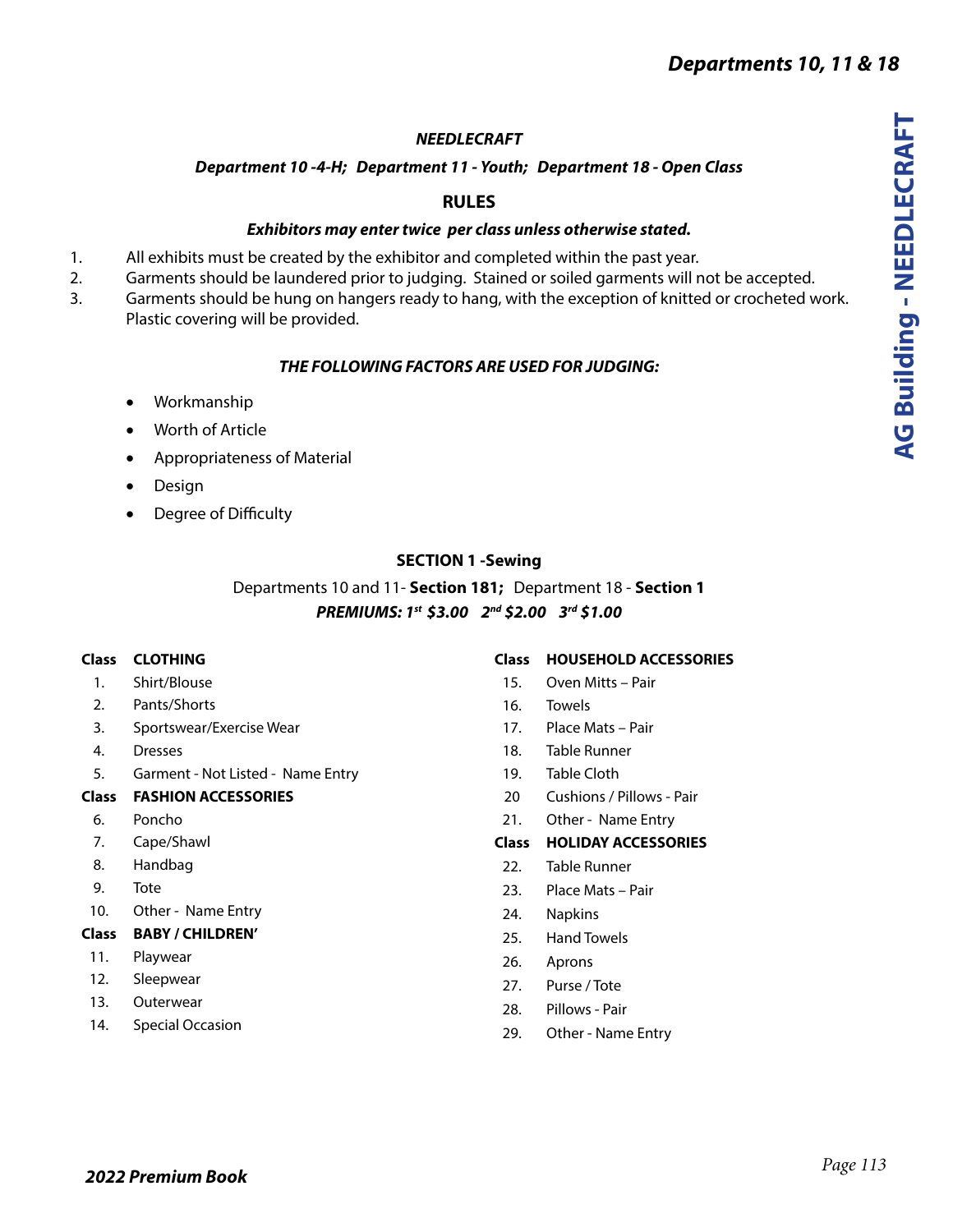### **SECTION 2 - Needlework**

Departments 10 and 11 - **Section 182;** Department 18 - **Section 2** *PREMIUMS: 1st \$3.00 2nd \$2.00 3rd \$1.00 - unless otherwise specified*

32. Shawl 33. Set of 2 or More Pieces

**Class CROCHET** 30. Sweater 31. Jacket

- 34. Other, Name Entry
- **Class CROCHET ACCESSORIES**
- 35. Hat/Cap
- 36. Mittens/Gloves
- 37. Stuffed Toy
- 38. Socks/Slippers
- 39. Other, Name Entry
- **Class KNITTING**
- 40. Sweater
- 41. Jacket
- 42. Shawl
- 43. Set of 2 or More Pieces
- 44. Other Name Entry

### **Class KNITTING ACCESSORIES**

- 45. Hat/Cap
- 46. Mittens
- 47. Stuffed Toy
- 48. Socks/Slippers
- 49. Other Name Entry



#### **Class FELTING**

- 50. Mittens
- 51. Stuffed Toy
- 52. Handbag
- 53. Tote
- 54. Other Name Entry
- **Class PLASTIC CANVAS**
- 55. Coasters Set of 4
- 56. Tote
- 57. Doorstop
- 58. Tissue Box
- 59. Toy
- 60. Picture
- 61. Original Design, Name Entry
- 62. Other Name Entry
- **Class CROSS STITCH**
- 63. Quilt
- 64. Pillow Cases Set of 2
- 65. Hand Towels Set of 2
- 66. Book Mark
- 67. Baby Bib
- 68. Apron
- 69. Toy
- 70. Other, Name Entry
- **Class PICTURES: 1st \$5.00 2nd \$4.00 3rd \$3.00**
- 70. Crewel
- 72. Cross Stitch
- 73. Embroidered
- 74. Needlepoint
- 75. Other, Name Entry

#### **Class STUFFED DOLLS/ANIMALS**

- 76. Stuffed Animal
- 77. Other, Name Entry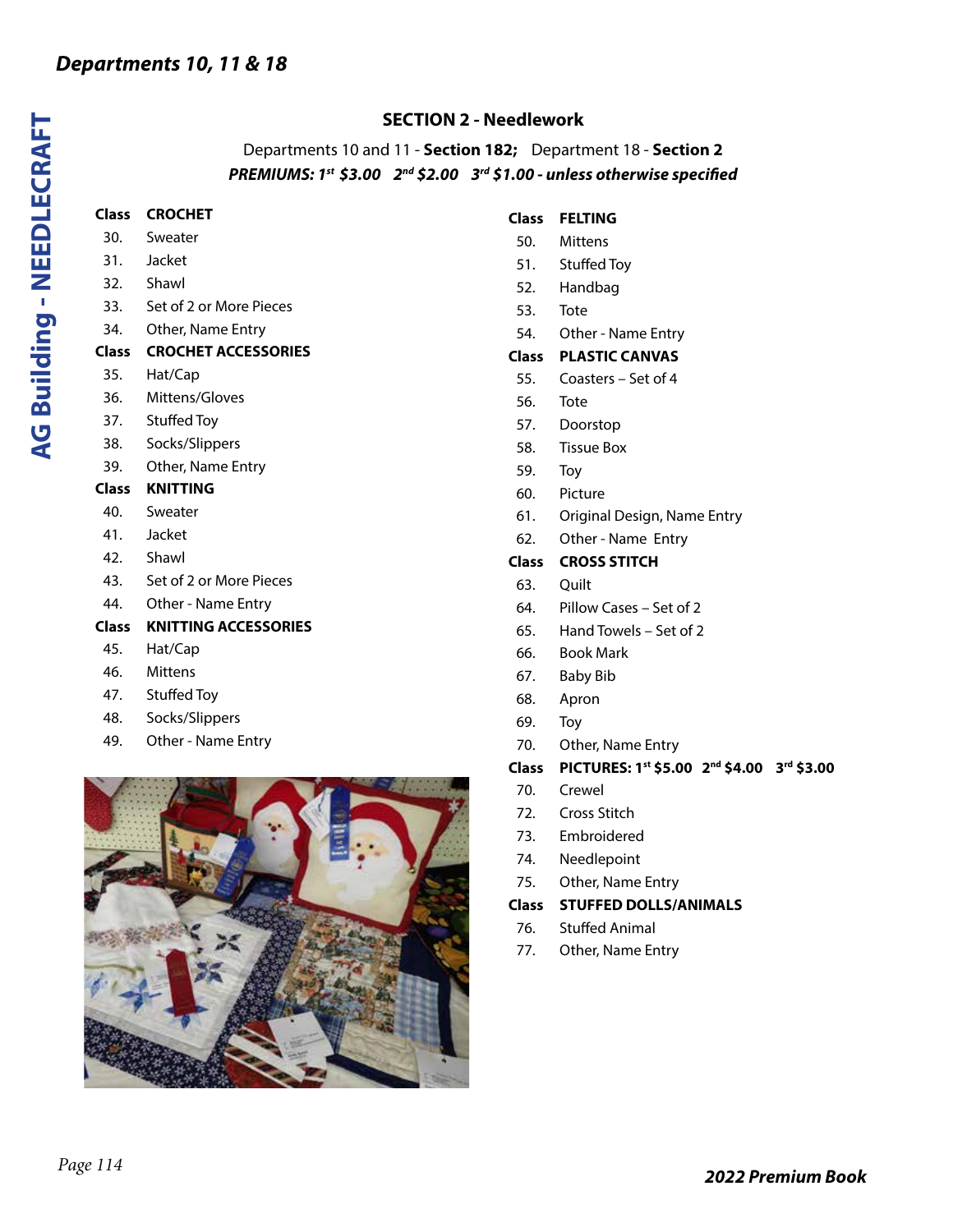

### **SECTION 3 - Afgans & Quilts**

Departments 10 and 11- **Section 183;** Department 18 - **Section 3 - AFGHANS, QUILTS,** *PREMIUMS: As Noted*

#### **Class AFGHANS: 1st \$8.00 2nd \$6.00 3rd \$4.00**

- 78. Crochet/Knit– Baby
- 79. Crochet/Knit- Lap Blanket
- 80. Crochet /Knit Full Size
- 81. Other than Listed Describe
- **Class QUILTS HAND QUILTED Twin / Larger 1st \$20.00 2nd \$10.00 3rd \$5.00**
- 82. Pieced/Patchwork
- 83. Applique
- 84. Block and Patchwork
- 85. Trapunto Quilting
- 86. Other Not Listed Describe
- **Class QUILTS MACHINE QUILTED Twin / Larger 1st \$10.00 2nd \$8.00 3rd \$5.00**
- 87. Pieced/Patchwork
- 88. Applique'
- 89. Block and Patchwork
- 90. Novelty
- 91. Trapunto Quilting
- 92. Other Not Listed Describe